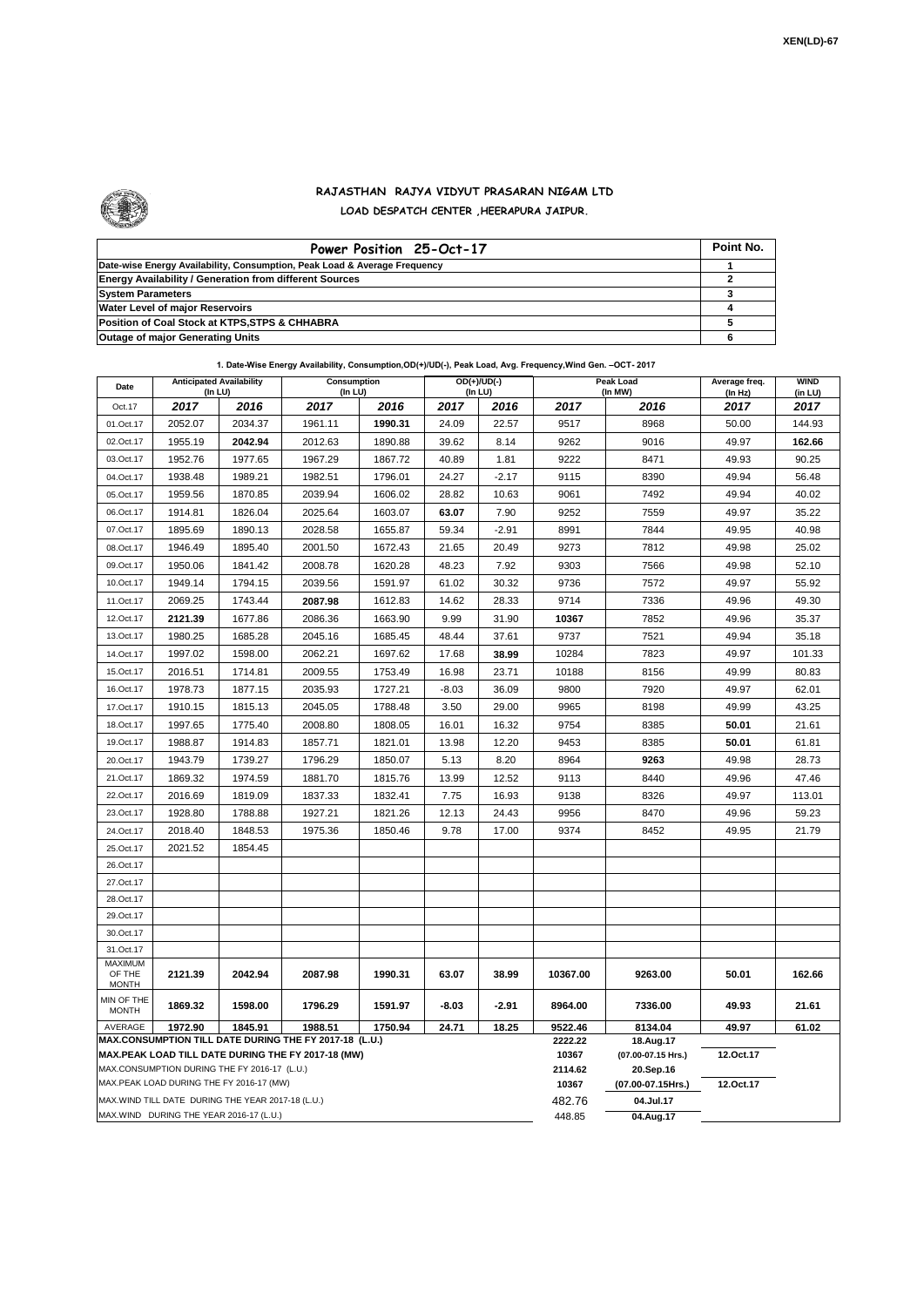| 2. Anticipated Availability/Generation From Different Sources |  |  |  |
|---------------------------------------------------------------|--|--|--|
|                                                               |  |  |  |

| S.No.               | (In LU)<br>Sources Available to Rajasthan / Installed                | Prior              | <b>Prior</b>       | Actual                                                                                                       |
|---------------------|----------------------------------------------------------------------|--------------------|--------------------|--------------------------------------------------------------------------------------------------------------|
|                     | Capacity as on 30.09.2016                                            | assessment of      | assessment of      | Energy                                                                                                       |
|                     | (In MW)                                                              | Avail. For next    | Avail.             | Received                                                                                                     |
|                     |                                                                      | Dav                |                    |                                                                                                              |
|                     |                                                                      |                    | 24-Oct-17          |                                                                                                              |
| 1                   | KTPS (1240/1240)                                                     | 224.00             | 224.00             | 193.02                                                                                                       |
| $\overline{2}$<br>3 | STPS (1500/1500)<br>DHOLPUR GAS CCPP (330/330)                       | 55.00              | 55.00              | 46.37                                                                                                        |
| 4                   | RAMGARH (273.5/273.5)                                                | 0.00<br>35.00      | 0.00<br>37.00      | 26.25<br>34.74                                                                                               |
| 5                   | RAPP-A(200/200)                                                      | 41.00              | 41.00              | 41.99                                                                                                        |
| 6                   | MAHI (140/140)                                                       | 0.00               | 0.00               | 0.00                                                                                                         |
| $\overline{7}$      | CHAMBAL (RPS+JS) (135.5/271)                                         | 37.50              | 37.50              | 38.34                                                                                                        |
| 8                   | GIRAL LIGNITE (250/250)                                              | 0.00               | 0.00               | 0.00                                                                                                         |
| 9                   | CHHABRA TPS 1000/1000)                                               | 219.00             | 219.00             | 337.46                                                                                                       |
| 10                  | ADANI (TPS) + KALISINDH (TPS)<br>(1200+1200/1320+1200)               | 419.00             | 419.00             | 341.79                                                                                                       |
| 11                  | WIND FARM (3980.40/4119.15)                                          | 32.25              | 52.50              | 21.79                                                                                                        |
| 12                  | SOLAR POWER(737.70/1295.70)                                          | 0.00               | 0.00               | 1.23                                                                                                         |
| 13                  | CAPTIVE POWER PLANTS                                                 | 0.00               | 0.00               | 0.00                                                                                                         |
| 14                  | REGIONAL (INTRA STATE) O.A. (VLTPS)                                  | 0.00               | 0.00               | 0.00                                                                                                         |
| 15                  | OPEN ACCESS                                                          | 12.97              | 29.23              | 29.23                                                                                                        |
| 16                  | BIOMASS - (101.95/119.25)                                            | 5.00               | 5.00               | 5.32                                                                                                         |
| 17                  | BARSINGHSAR LTPS(250/250)                                            | 53.00              | 53.00              | 45.38                                                                                                        |
| 18                  | RAJWEST (1080/1080)                                                  | 201.00             | 172.00             | 163.45                                                                                                       |
|                     | <b>TOTAL (A): 1-18</b>                                               | 1334.72            | 1344.23            | 1326.36                                                                                                      |
| 19                  | <b>BBMB COMPLEX</b><br>a) BHAKRA(230.79/1516.3)                      | 20.25              | 19.80              | 20.08                                                                                                        |
|                     | b) DEHAR (198/990)                                                   | 12.16              | 12.78              | 11.74                                                                                                        |
|                     | c) PONG (231.66/396)                                                 | 40.23              | 39.85              | 40.70                                                                                                        |
|                     | TOTAL : a TO c                                                       | 72.63              | 72.42              | 72.52                                                                                                        |
| 20                  | <b>CENTRAL STATIONS</b>                                              |                    |                    |                                                                                                              |
|                     | d) SINGRAULI (300/2000)                                              | 89.14              | 89.25              | 87.73                                                                                                        |
|                     | e) RIHAND<br>(310.24/3000)                                           | 118.40             | 118.40             | 118.40                                                                                                       |
|                     | f) UNCHAHAR-I(20/420)                                                | 4.42               | 2.75               | 1.95                                                                                                         |
|                     | q) UNCHAHAR-II& III(61/630)                                          | 33.16              | 37.90              | 19.07                                                                                                        |
|                     | h) INDIRA GANDHI STPS(JHAJHAR) 0.00/1500)                            | 0.00               | 0.00               | 0.00                                                                                                         |
|                     | i) NCTPS DADRI St-II (43.22/980) + DADRI-TH<br>j) DADRI GAS (77/830) | 9.69<br>2.99       | 10.61<br>3.06      | 5.20<br>2.86                                                                                                 |
|                     | k) ANTA<br>(83.07/419)                                               | 0.00               | 0.00               | 0.00                                                                                                         |
|                     | I) AURAIYA<br>(61.03/663)                                            | 0.00               | 0.00               | 0.00                                                                                                         |
|                     | m) NAPP<br>(44/440)                                                  | 9.55               | 9.60               | 9.60                                                                                                         |
|                     | n) RAPP-B<br>(125/440)                                               | 33.67              | 33.58              | 33.58                                                                                                        |
|                     | o) RAPP-C<br>(88/440)                                                | 19.91              | 19.91              | 19.91                                                                                                        |
|                     | p) SALAL<br>(20.36/690)                                              | 1.09               | 1.04               | 1.23                                                                                                         |
|                     | (70.37/720)<br>q) URI                                                | 3.00               | 2.84               | 2.77                                                                                                         |
|                     | r) TANAKPUR<br>(10.86/94)                                            | 1.59               | 1.61               | 1.54                                                                                                         |
|                     | S) [CHAMERA –I (105.84/540)                                          | 5.10               | 5.10               | 5.10                                                                                                         |
|                     | t) CHAMERA-II (29.01/300)<br>u) CHAMERA-III (25.21/231)              | 2.32               | 2.13               | 1.93                                                                                                         |
|                     | v) DHAULIGANGA (27/280)                                              | 1.66<br>2.62       | 1.66<br>2.62       | 1.55<br>2.28                                                                                                 |
|                     | w) DULHASTI (42.42/390)                                              | 5.44               | 6.85               | 6.09                                                                                                         |
|                     | x) SEWA (13/120)                                                     | 0.39               | 0.39               | 0.39                                                                                                         |
|                     | y) NJPC (112.00/1500)+RAMPUR(31.808/412.02)                          | 11.58              | 12.98              | 12.10                                                                                                        |
|                     | z) TEHRI (75/1000)                                                   | 4.99               | 5.18               | 5.18                                                                                                         |
|                     | aa) KOTESHWR (33.44/400) + PARBATI3 (56.73/520)                      | 6.90               | 4.56               | 6.91                                                                                                         |
|                     | ab) TALA                                                             | 1.57               | 1.56               | 1.56                                                                                                         |
|                     | ac) MUNDRA UMPP (380/4000)                                           | 88.32              | 60.00              | 60.00                                                                                                        |
|                     | ad) SASAN (372/3960)                                                 | 88.20              | 87.48              | 87.48                                                                                                        |
|                     | ae) FRKKA+KHLGN+TLCHR (70.18/3940)<br>af) URS POWER(DADRI TH-I)      | 18.22<br>0.00      | 24.70<br>0.00      | 18.43<br>0.00                                                                                                |
|                     |                                                                      |                    |                    | 585.34                                                                                                       |
|                     |                                                                      |                    |                    |                                                                                                              |
|                     | TOTAL SCHEDULE(a TO af)<br><b>LOSSES</b>                             | 636.53<br>$-26.41$ | 618.17<br>$-22.86$ |                                                                                                              |
|                     | NET SCHEDULED                                                        | 610.12             | 595.31             |                                                                                                              |
| 21                  | BILATERAL (REG.) EXCL. BANKING                                       | 6.76               | 6.88               |                                                                                                              |
| 22                  | <b>BANKING</b>                                                       | 0.00               | 0.00               |                                                                                                              |
| 23                  | BILATERAL(INTER-REG.). EXCLUDING (ISOA &                             | 114.70             | 90.40              |                                                                                                              |
| 24                  | <b>BANKING)</b><br><b>INTER STATE OPEN ACCESS (BILATERAL+IEX)</b>    | $-12.97$           | $-29.23$           |                                                                                                              |
|                     |                                                                      |                    |                    |                                                                                                              |
| 25                  | <b>INDIAN ENERGY EXCHANGE</b>                                        | $-31.81$           | $-13.48$           |                                                                                                              |
|                     | <b>TOTAL(B): (19 TO 25)</b>                                          | 686.80             | 674.17             |                                                                                                              |
|                     | TOTAL GENERATION (A +B) : 1 TO 25                                    |                    |                    |                                                                                                              |
|                     | OVER DRAWAL (+)/UNDER DRAWAL (-)<br><b>GRAND TOTAL</b>               | 2021.52            | 2018.40            | $-24.39$<br>560.95<br>6.30<br>0.00<br>114.70<br>$-29.23$<br>$-13.48$<br>639.24<br>1965.59<br>9.78<br>1975.37 |